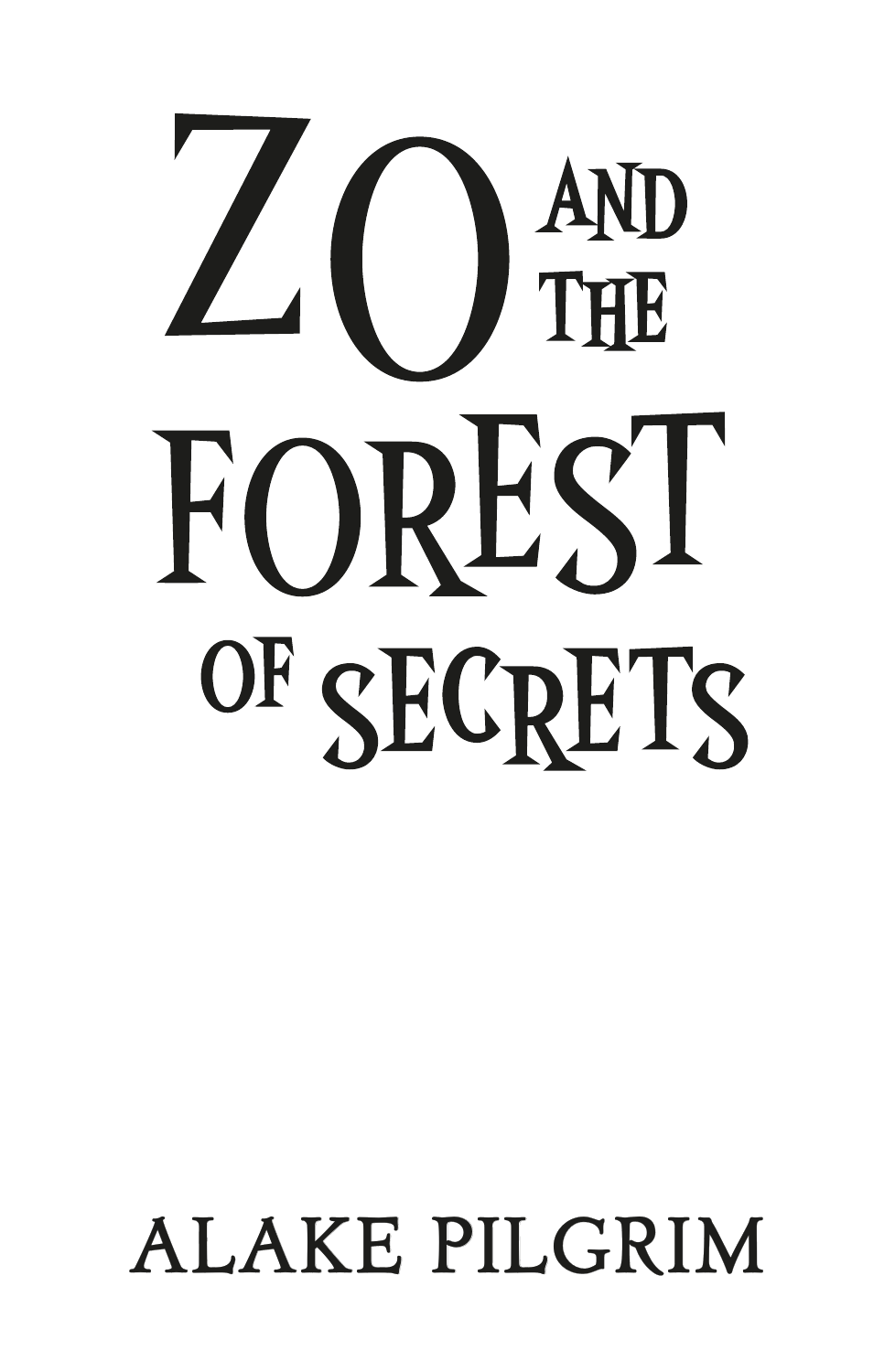

This is an uncorrected proof copy and not for resale. All specifications are provisional. It should not be quoted without comparison to the final revised text. It does not reflect the quality, page size or thickness of the finished edition.

Published by Knights Of Knights Of Ltd, Registered Offices: 119 Marylebone Road, London, NW1 5PU

> www.knightsof.media First published 2022 001

Written by Alake Pilgrim Text copyright © Alake Pilgrim, 2022 Cover art by © Tasia Graham, 2022

All rights reserved The moral right of the author and illustrator has been asserted

> Set in Ovo Regular / 12 pt Typeset by Marssaié Jordan Design by Marssaié Jordan Printed and bound in the UK

All rights reserved. No part of this publication may be reproduced or transmitted in any form or by any means, electronic or mechanical, including photocopying, recording, or any information storage or retrieval system, without prior permission in writing from the publishers.

ISBN: 9781913311292

## ZO FOREST **SECRETS** AND THE OF

### ALAKE PILGRIM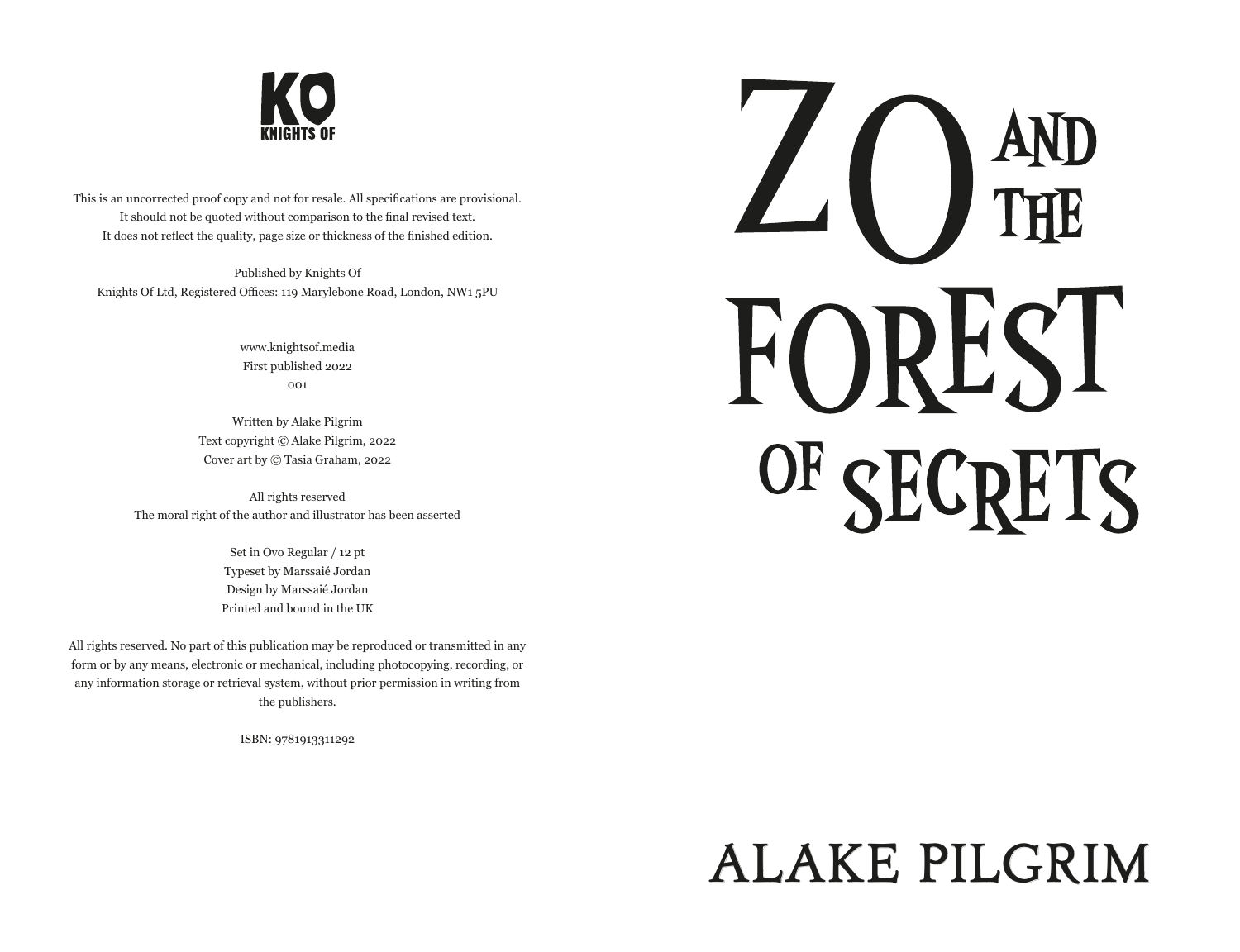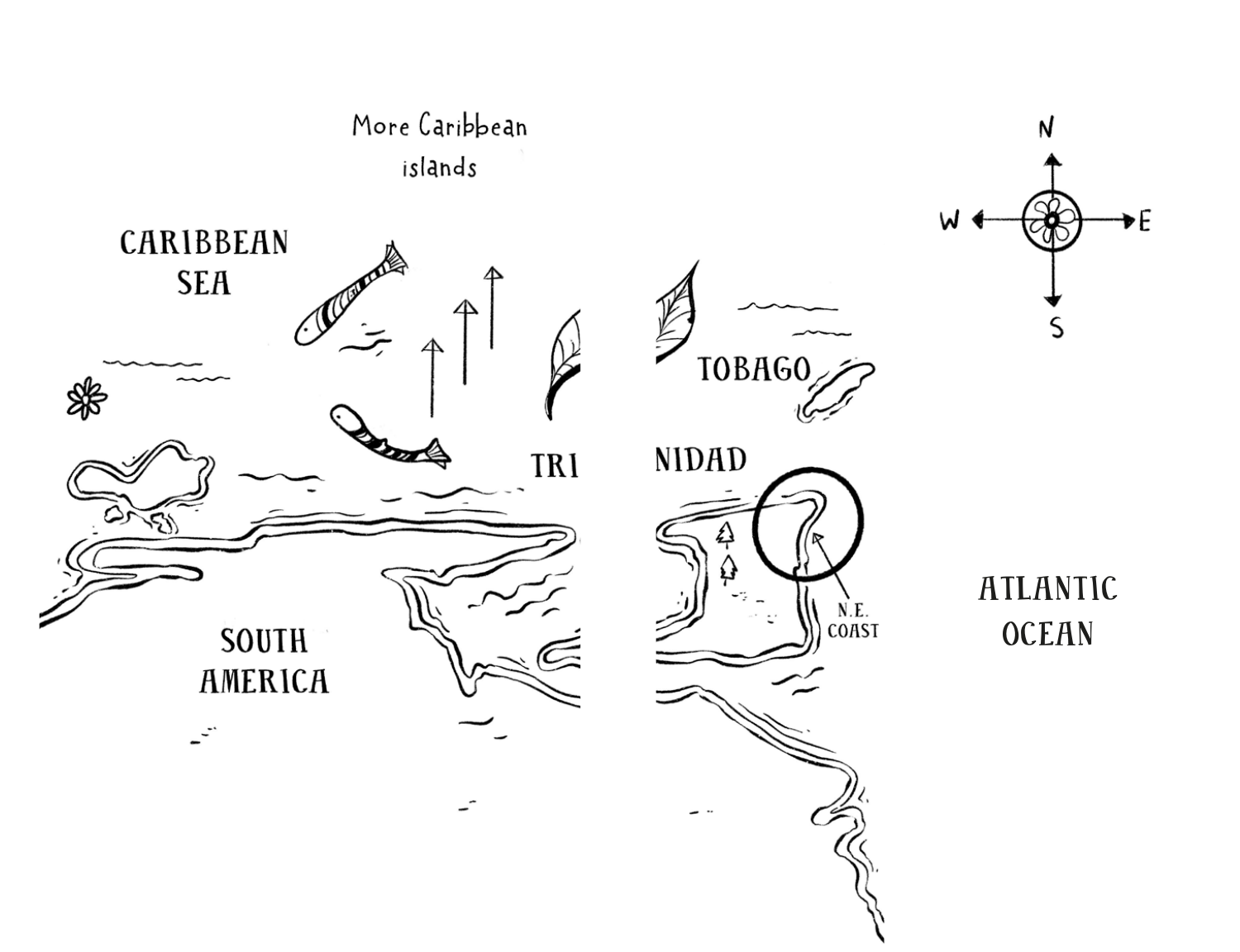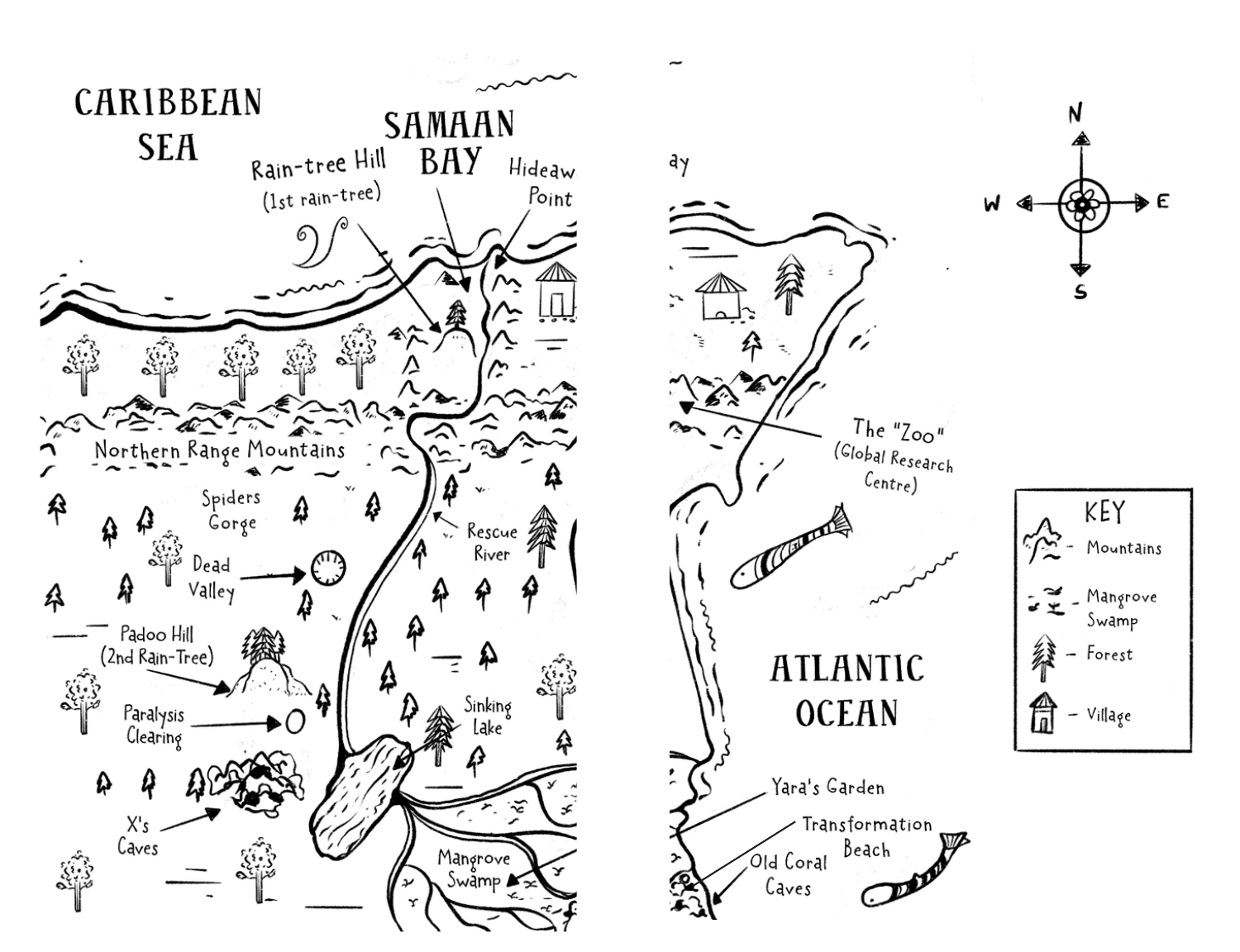To my little one, for inspiring me to write this. And to my family and friends, for sticking with me while I did.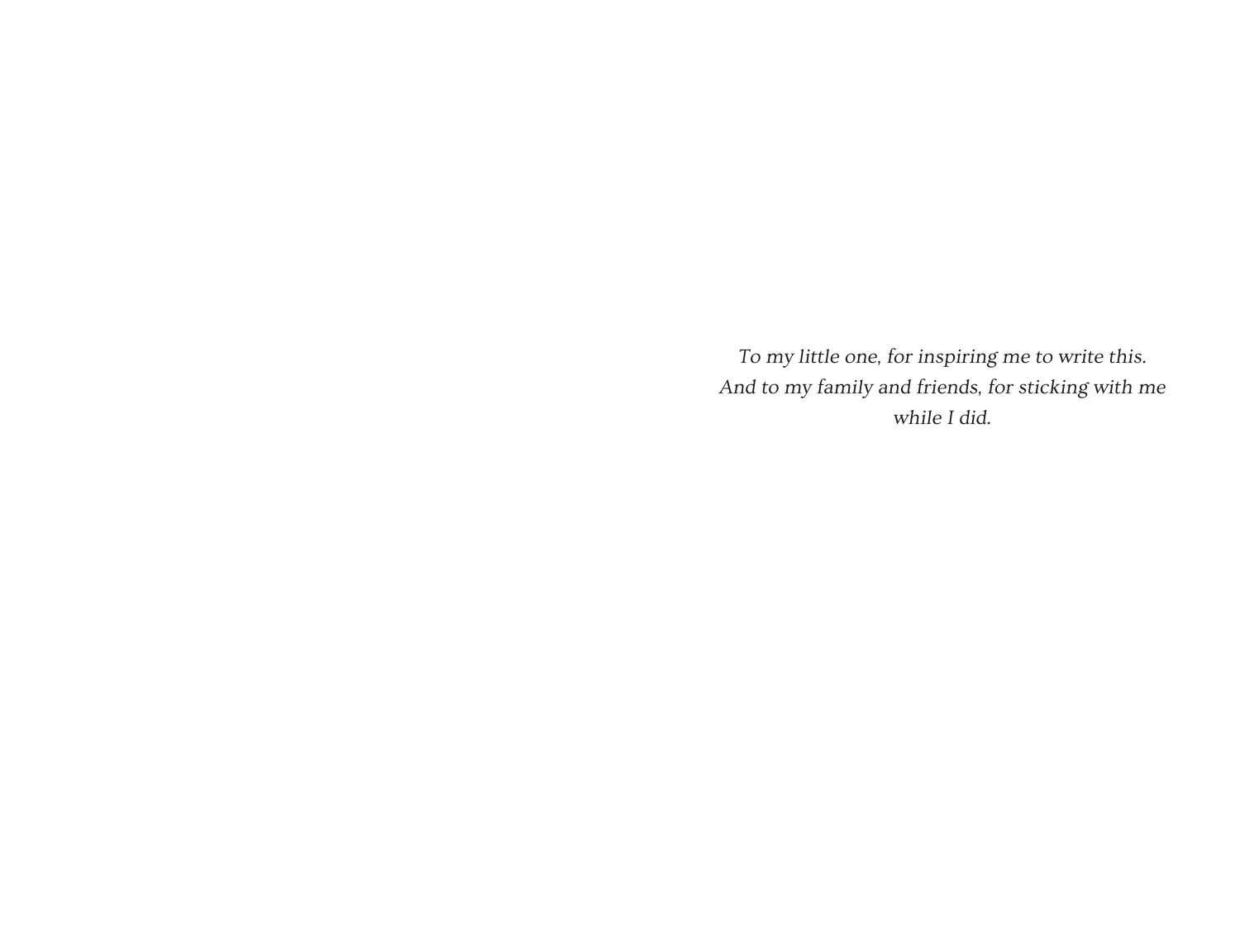#### Chapter One WARNING

Was the old man standing next to me crazy, or cool? I didn't have much time to decide.

Even in our heavy island heat, he was decked out in a three-piece multicoloured suit, with a floorlength coat made of scraps of fabric from every corner of the globe. To top it all off, he wore a straw fedora pulled low over his eyes, with a blue chicken feather dancing on one side.

"You better watch your back with that one," he muttered, interrupting my thoughts in a wheezy, almost laughing, voice.

#### "What?"

I inched away from him, nearly tripping over a speckled goat that, for some reason, was wandering the Samaan Bay market like a stray.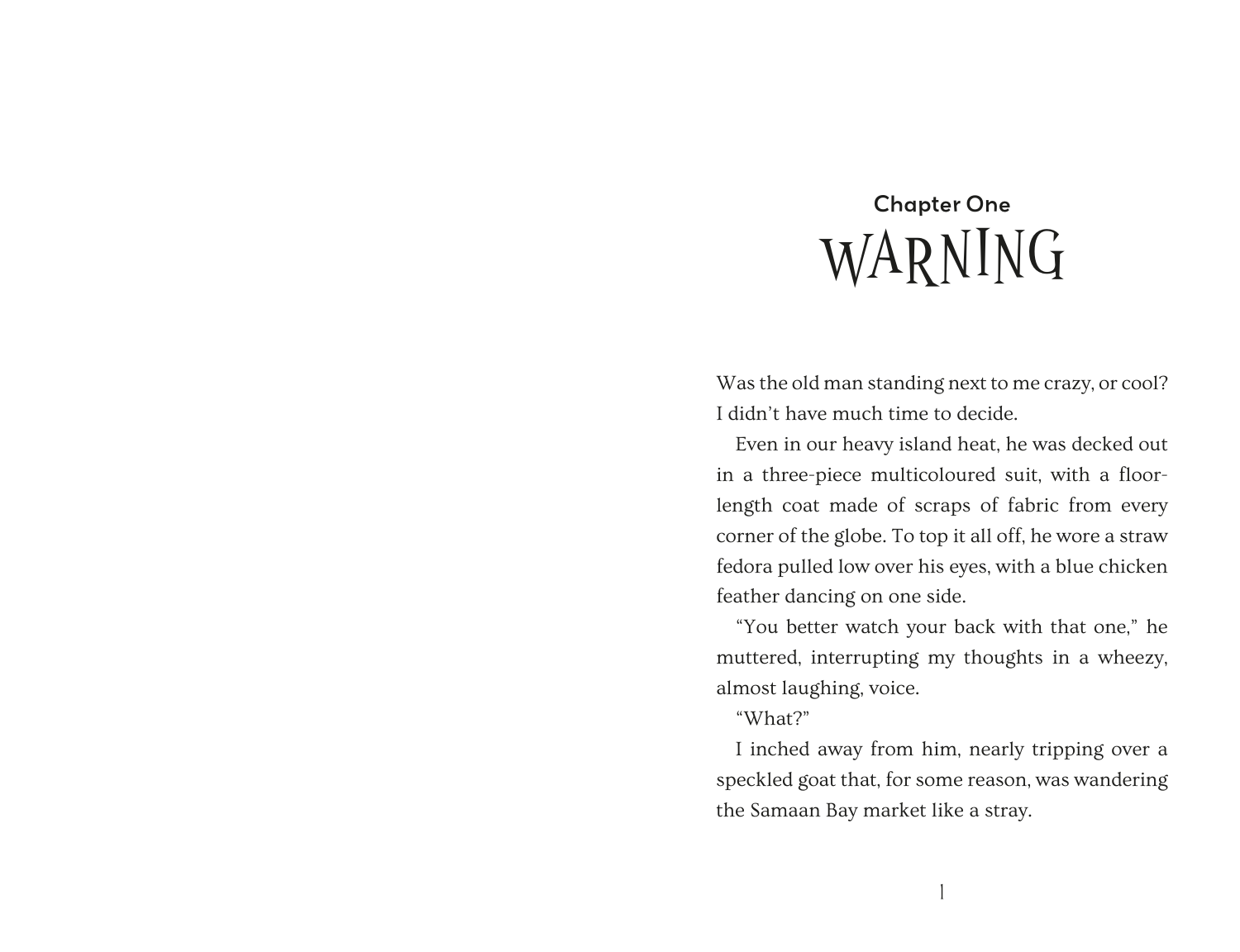"Maaa!" it protested, rolling its eyes at me through wild tufts of hair.

"Sorry," I muttered.

Great. Now I was talking to goats.

"You will be sorry, if you don't get away from her." Who was this guy talking about - the goat? Thankfully, it was already strolling away, not even bothering to look back at me. Meanwhile, the nearest vendor was at the other end of her stall, selling rough-skin lemons. She didn't have many customers. The rest of the market was loud and swarming with people, but this dusty corner was almost deserted. What crime did you have to commit to get stuck at a stall way out here?

Among the bones of old tents, shredded tarps and broken tables, the old man was strangely mesmerizing. He was lean, with a face full of dark angles and shadows. He wasn't looking at me. Maybe he wasn't talking to me at all. He seemed to be thoroughly inspecting a heap of bright orange mandarins, overripe in the sun, taking over the air with the smell of citrus and day-old roses.

I glanced around. Was no one else seeing this? Despite his get-up, nobody seemed to pay the old man any mind. I definitely didn't want to be the one

staring with my mouth open, "catching flies" as Ms. Kofi would say.

Where was she anyway?

Ms. K, the woman in charge of my life here in Samaan Bay, was nowhere to be seen. She was probably still on the other side of the market haggling over the price of yams. She'd told me to get a bag of limes and come back to her quick sharp. But this was my first Friday market, and the most excitement I'd seen since moving to Samaan Bay the week before.

It was barely dawn, but the crowd in the rest of the market was as thick as ants on a pile of sweets. People had come from the surrounding villages to buy and sell their goods. For once, the half-dead village was pulsing and alive. In the crescent-shaped market, calypso, soca, chutney, reggae, dancehall, jazz, pop, afrobeats, filmi and gospel music blasted from the open stalls. Vendors sheltered under pink, green and blue tarps, chatting loudly over the noise, catching up on news, and selling everything from gru gru bef to underwear, saltfish to yard fowl, car parts, coconuts and "Cold-in-the-ice!" drinks.

Sweat stuck my t-shirt to my back. Somehow, I'd wandered out here, away from all the action.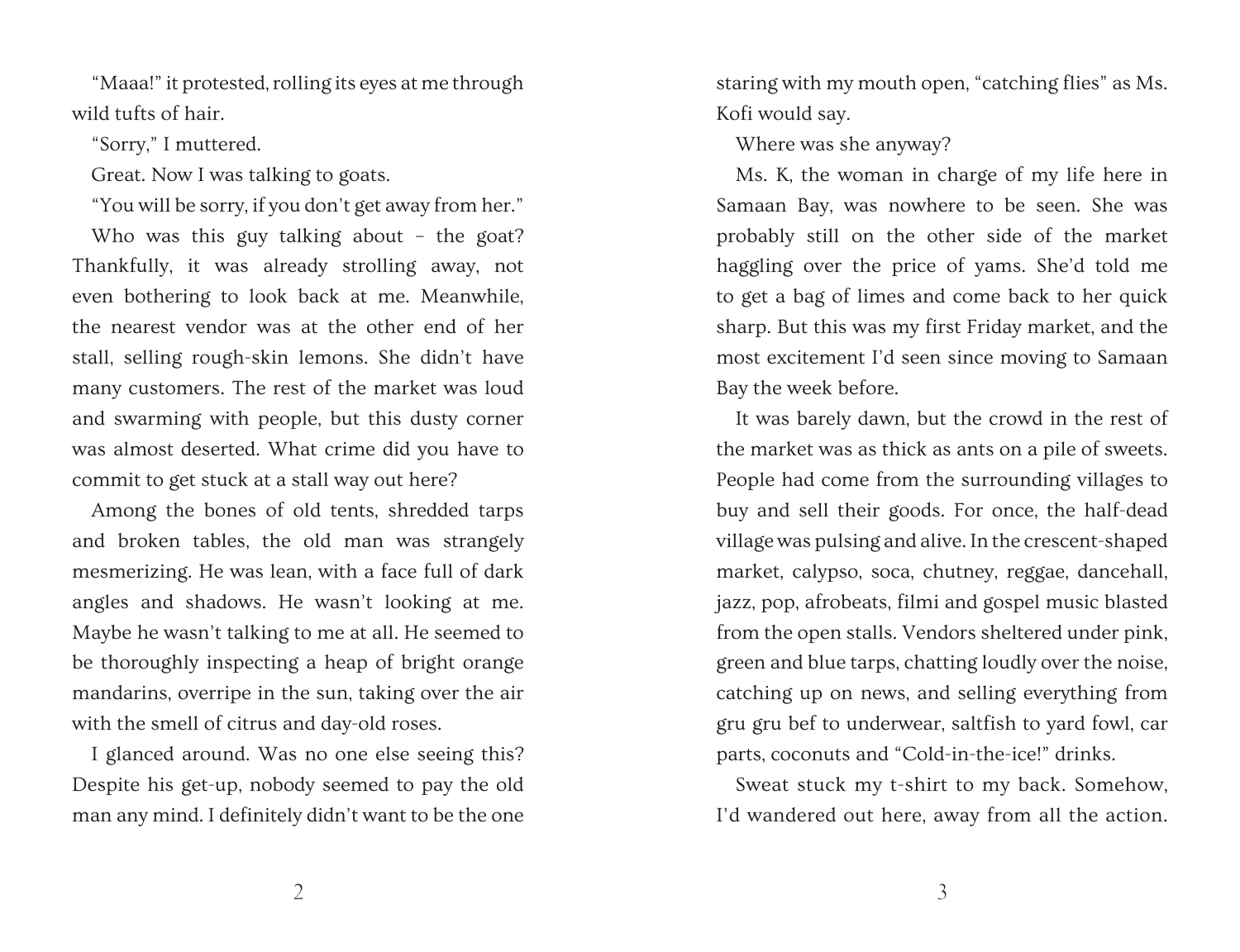A drink of water sounded great right now. I turned to go.

"Girl, listen quick, I don't have much time," the old man's voice froze me in my tracks.

"Mr. Yancy," a melodious voice cut in, "why you don't leave this child alone?"

The lemon vendor had just finished her sale and was staring at us suspiciously.

"You're Zo, right?" she asked, raising purple, pencilled-in eyebrows.

Apparently someone had sent my name out on the village hotline: look out for Zo Joseph, new to Samaan Bay.

"Why you don't mind your business, Miss Lady?" the old man snapped at her.

She puffed up like dough tossed in hot oil. "Who you calling Miss Lady?"

I backed away slowly. Why was I here at all? I should be with my dad in New York, instead of in Samaan Bay watching two strangers argue.

Da… I swallowed the lump that grew like a plum seed in my throat whenever I thought of him. Right now, he felt like a world away.

As the vendor and Mr. Yancy went back and forth, something caught my eye. My mouth dropped open

in slow motion. Was this for real? The old man's coat seemed to change shape every time he moved. The patterns and colours shifted as if the coat had a life of its own. I looked closer. It was almost like it was rustling, moving, taking the shape of…my face.

I jumped back, choking.

"L-l…" My lips wouldn't move.

I shook my head and the coat stopped moving. It was still a crazy clash of cut-out materials, but that was all. I swung around wildly. No one near me seemed to notice anything strange. The old man and the vendor were still bickering, and she hadn't missed a beat. Clearly the heat was messing with my eyes.

"Listen, you!" the old man hissed at me suddenly, making me jump. "Do you see her?"

Under the hat, his eyes were golden-brown, glowing with a strange light.

"Wha-a-t?" I stammered.

The vendor quarreled about "mad people" coming to upset her day. The old man snorted at me. What on earth was he talking about? I could see the vendor-lady just fine. She was busy explaining to him, in no uncertain terms, that her name was Mrs. Boukan, not Toucan, and that she didn't appreciate